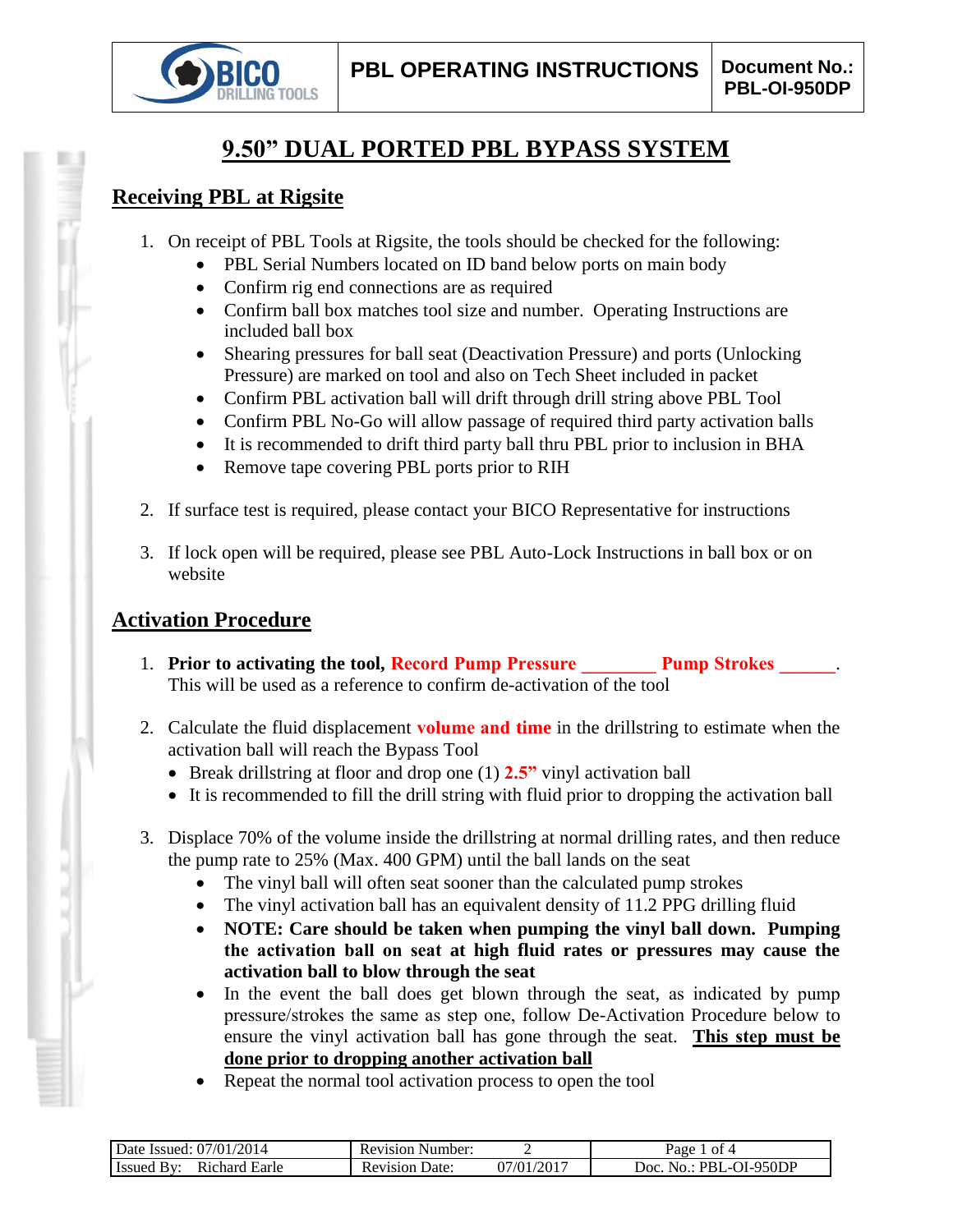- 4. When the activation ball lands on-seat, the Sleeve will shift to its open position against the spring with pump pressure. The activation ball will not float off of the seat if pumping is discontinued
	- **NOTE: IT TAKES LESS THAN 250 PSI TO ACTIVATE /OPEN THE TOOL**
	- Surface indication of the tool being in the open position is a pressure drop. **Compare pump pressure/strokes to rates and pressures recorded in step one.** Once the tool is open, pump rates can be increased to the desired rate above the ball deactivation shearing pressure**.** High pump rates/PSI will not push the ball through the seat and deactivate the tool. The deactivation pressure, marked on the tool and on Tech Sheet, only applies after the steel balls have been dropped to deactivate the tool
	- Fluid will now be diverted through the side ports. As long as pumping is continuous, fluid will be diverted through the ports. If pumping is halted, the sliding sleeve will shift to the closed position. When pumping resumes, the sleeve will shift open again allowing fluid diversion through the ports of the PBL Tool
	- It is recommended a constant, high pump rate be maintained while the tool is in the open position. **If low flow rates, low differential pressures between drill pipe and annulus, bullheading, squeezing or similar low flow operations are required, it is recommended to deactivate the PBL Tool before commencing such operations**
	- Rotating and reciprocating the drillstring is good practice while activating and deactivating the PBL Tool

# **De-Activation Procedure**

**IG TOOLS** 

- 1. Break the drillstring at rig floor and drop 2 steel **1 3/4"** de-activation balls. It is good practice to drop the second steel ball 5-10 seconds after the first one
- **2.** After dropping the steel de-activation balls, immediately start pumping at 50% of the normal flow rates (300 GPM minimum) keeping the pump pressure 1000 psi below PBL deactivation pressure and watch for a pressure increase
	- When the steel balls reach the PBL Tool, they will restrict flow through the ports creating an immediate pressure increase. Bring the pressure up as quickly as possible. Do not slow or stop flow rates
	- **The vinyl ball should blow through the seat at +/- 10% of stated shear pressure depending upon down hole conditions**
	- A pressure decrease is an indication the vinyl activation ball has blown through the seat and into the ball catcher. The steel balls will follow into the ball catcher
- 3. After the vinyl ball shears through the seat, the sleeve will move to the closed position. Circulation will now be through the BHA
- 4. When pumping is resumed, check that the pressure and strokes are the same as they were prior to activating the PBL Tool (See data recorded in step one, above)

**NOTE:** After tripping out of the hole, the balls must be removed from the ball catcher sub before RIH again. **The used vinyl activation balls should be immediately discarded and NEVER RE-RUN.** It is not recommended to TIH with balls in cage

| Date Issued: 07/01/2014 | <b>Revision Number:</b> |                          | of 4<br>Page      |
|-------------------------|-------------------------|--------------------------|-------------------|
| <b>Issued By:</b>       | Date:                   | $1/01/201$ <sup>-1</sup> | No.: PBL-OI-950DP |
| Richard Earle           | <b>Revision</b>         |                          | 10C <sub>1</sub>  |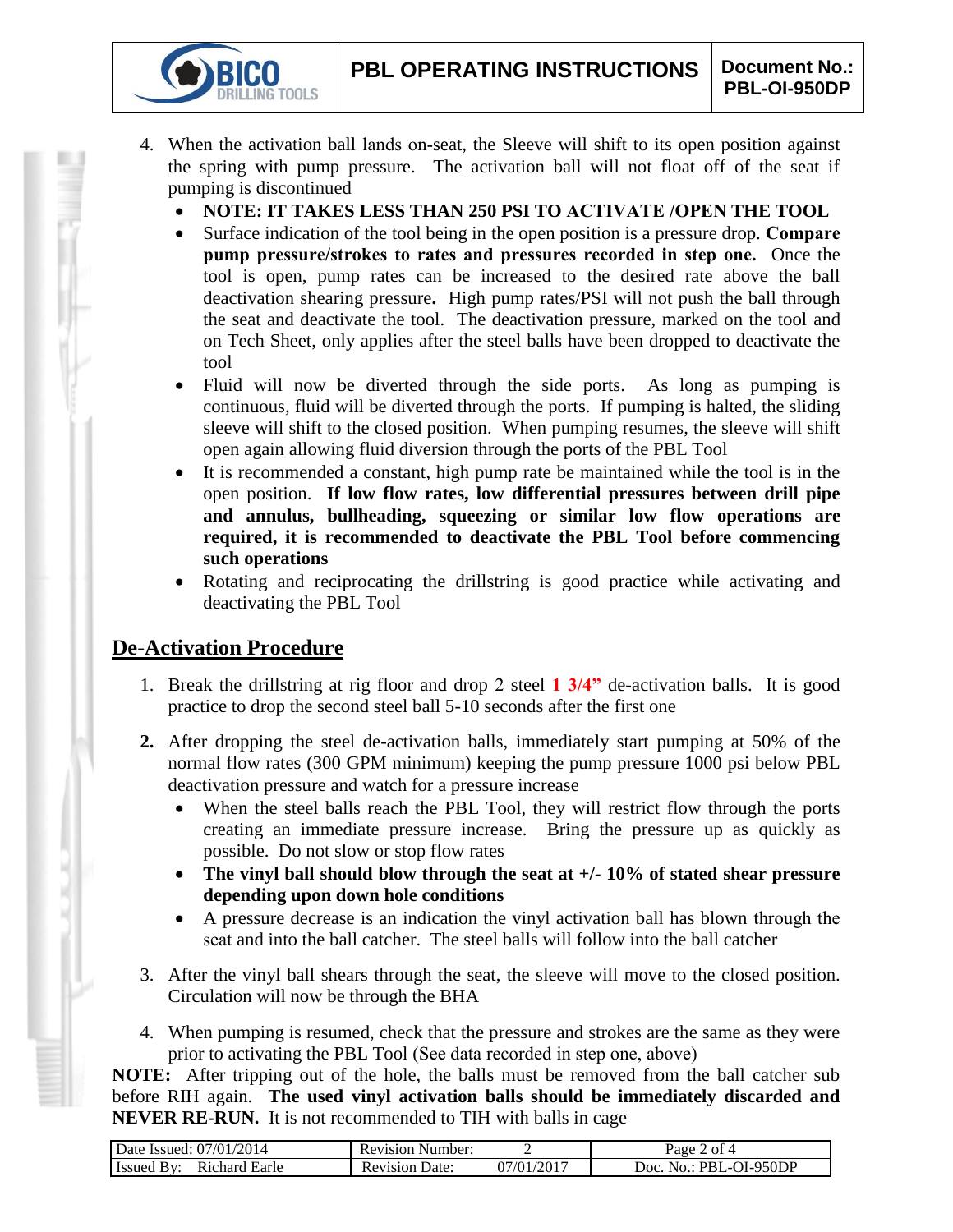

If required, ensure float valve is in BHA below PBL or finger trap has been installed in cage to prevent movement of balls. Consult BICO if situation arises. **If the PBL sub is to be rerun after being activated, it is strongly recommended to deactivate the tool prior to tripping out of the hole**

## **Emergency Weighted Darts with Vinyl Balls or "Fast Darts"**

A Weighted Dart inserted in a **2.5"** vinyl ball or a **2.5"** Fast Dart is supplied as part of the package of operating balls. **These Darts are to be utilized only in cases where it is not possible to pump down the Vinyl Ball.** These ball/darts weigh approximately 6-7 times greater than the standard activation ball to facilitate activation of the PBL sub when limited or no circulation is possible. **These ball/darts MUST be dropped in direction indicated below down the drillstring when activating the tool.** It is not recommended to utilize the ball/dart in well bores with angles greater than 55<sup>°</sup> if pumping is not possible



**If Fast Dart is utilized in conditions when circulation is possible, the maximum flow rate is 200 GPM when pumping down Dart.** If deactivation is required, use same procedure as above. Each activation by Fast Dart reduces the total available cycles by one

Should there be any questions regarding the operational procedures of the PBL Tool please contact BICO Drilling Tools or visit our website at: **www.bicodrilling.com**

## **Contacts: BICO Drilling Tools, Inc**

**Corporate Headquarters and Service Center - Houston, Texas**

1604 Greens Road Houston, TX 77032 Phone: 281-590-6966, 877-779-2426 Fax: 281-590-2280 e-mail: [sales@bicodrilling.com](mailto:sales@bicodrilling.com)

#### **Southeast Service Center Broussard, Louisiana** 303 Ida Road

Broussard, LA 70518 Phone: 337-839-1133 Fax: 337-839-1143 **Mid-Continent Service Center Oklahoma City, Oklahoma** 1901 S.E. 22nd Street Oklahoma City, OK 73129 Phone: 405-677-5877 Fax: 405-677-5218

**Rocky Mountains Service Center Casper, Wyoming** 1849 Pyrite Casper, WY 82604 Phone: 307-237-1420, 888-437-1420

Fax: 307-237-1419

| Date Issued: 07/01/2014                 | <b>Revision Number:</b> |            | 3 of 4<br>$Page$ .           |
|-----------------------------------------|-------------------------|------------|------------------------------|
| Richard Earle<br><b>Issued</b><br>. RA. | <b>Revision Date:</b>   | 07/01/2017 | PBL-OI-950DP<br>Doc.<br>No.: |